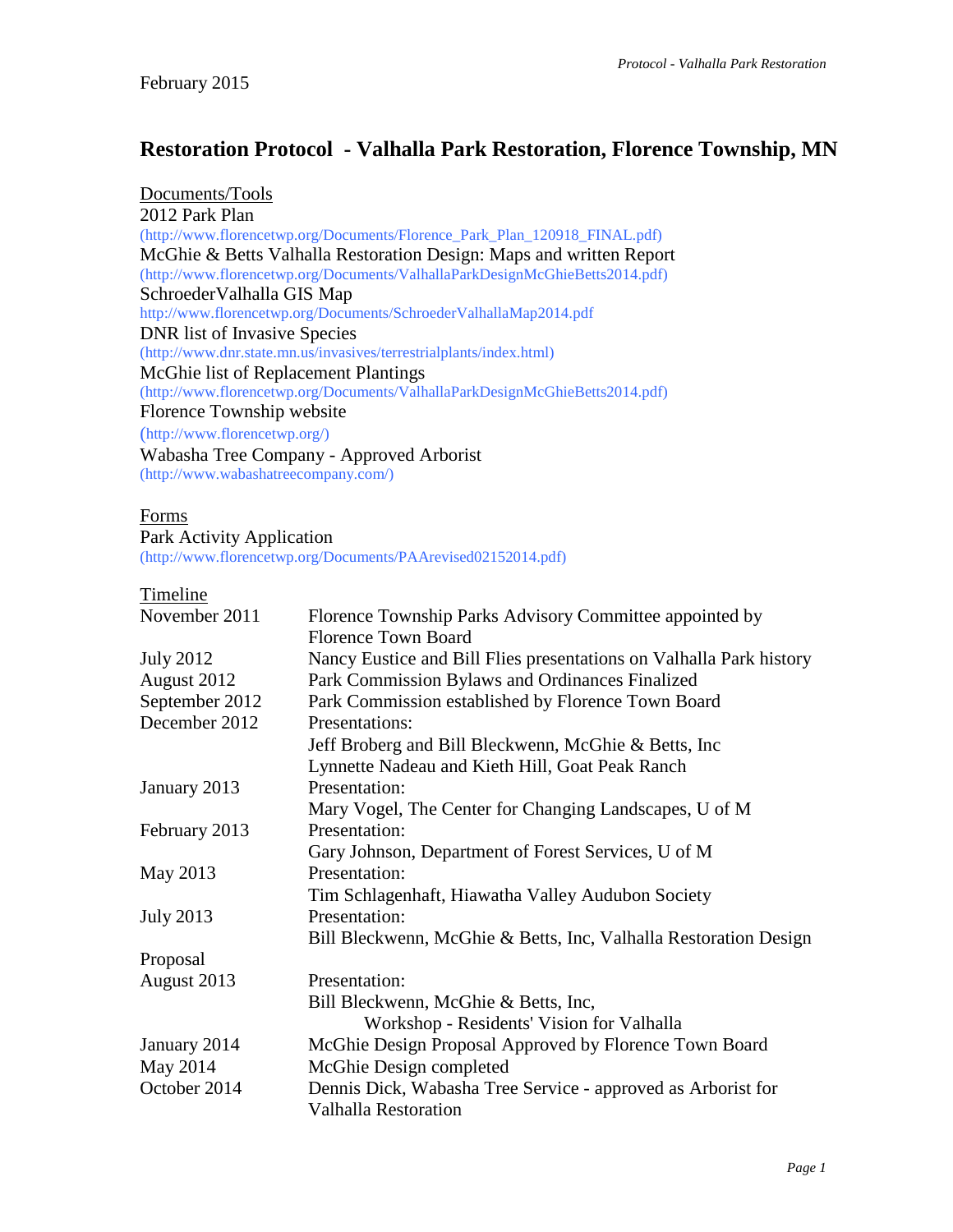### Introductory Comments

The goal of Florence Township is to restore one of its beautiful parks. A park that has fallen into disrepair through neglect. A park that represents a 150 year old legacy the township received from its founding fathers.

Through its restoration efforts, Florence will address an infestation of invasives that threatens Valhalla's viability. Over time it will employ sound forestry practices to reclaim an important Historic Vernacular Landscape, and create a sustainable habitat for both plants and animals. The township will seek to address current erosion issues as they are discovered, and to prevent new issues from arising. We have sought the advice from many professionals and in 2014 commissioned a consultant report that provided a roadmap for our restoration efforts today, and our maintenance efforts in the future.

Funding of the restoration will come from a variety of sources including public entities, foundations and endowments, and private individuals. Equal emphasis will be placed upon all steps of the restoration in the budgeting of contributions to ensure that the township achieves a true *Restoration.* The township is committed to not allowing the project to devolve into an exercise in brush cutting and tree removal. Smaller donations will be budgeted for smaller restoration areas to ensure adequate funds for both removal and replanting. Larger donations will allow for work to be completed on larger, or more challenging areas of the park. In each case, available funds will be budgeted to achieve both the removal and replanting stages of restoration.

Valhalla poses a forestry challenge in that its terrain and conditions can be very different. Large portions of it consist of steep slopes, with heavy infestations of buckthorn in close proximity to residential structures. Other areas are not so heavily infested, are on more level ground, and are farther away from structures. Florence recognizes the Park's diverse features and has enlisted the help of McGhie and Betts, a landscape engineering firm, to create a professional Design for the Park; and an Arborist to effectively implement the Design. The Park's diverse landscape precludes a uniform approach. With the help of professionals the township believes it will be able to address the unique needs of each portion of the Park. Some of these needs will be easy to anticipate, others will be discovered and addressed along the way by professionals.

Finally, as with many small towns, no two persons want the same thing. The planning stages of the process have at times been contentious. Part of the Design process involved working with a professional Public Communications Facilitator to make sure all residents had a voice in the process. The township has invested 3 years into meetings and discussions between stakeholders. As the township prepares to embark on the implementation of its restoration, it is confident that it has heard from its stakeholders, and is moving forward in a spirit of community-based compromise and commitment to Valhalla Park.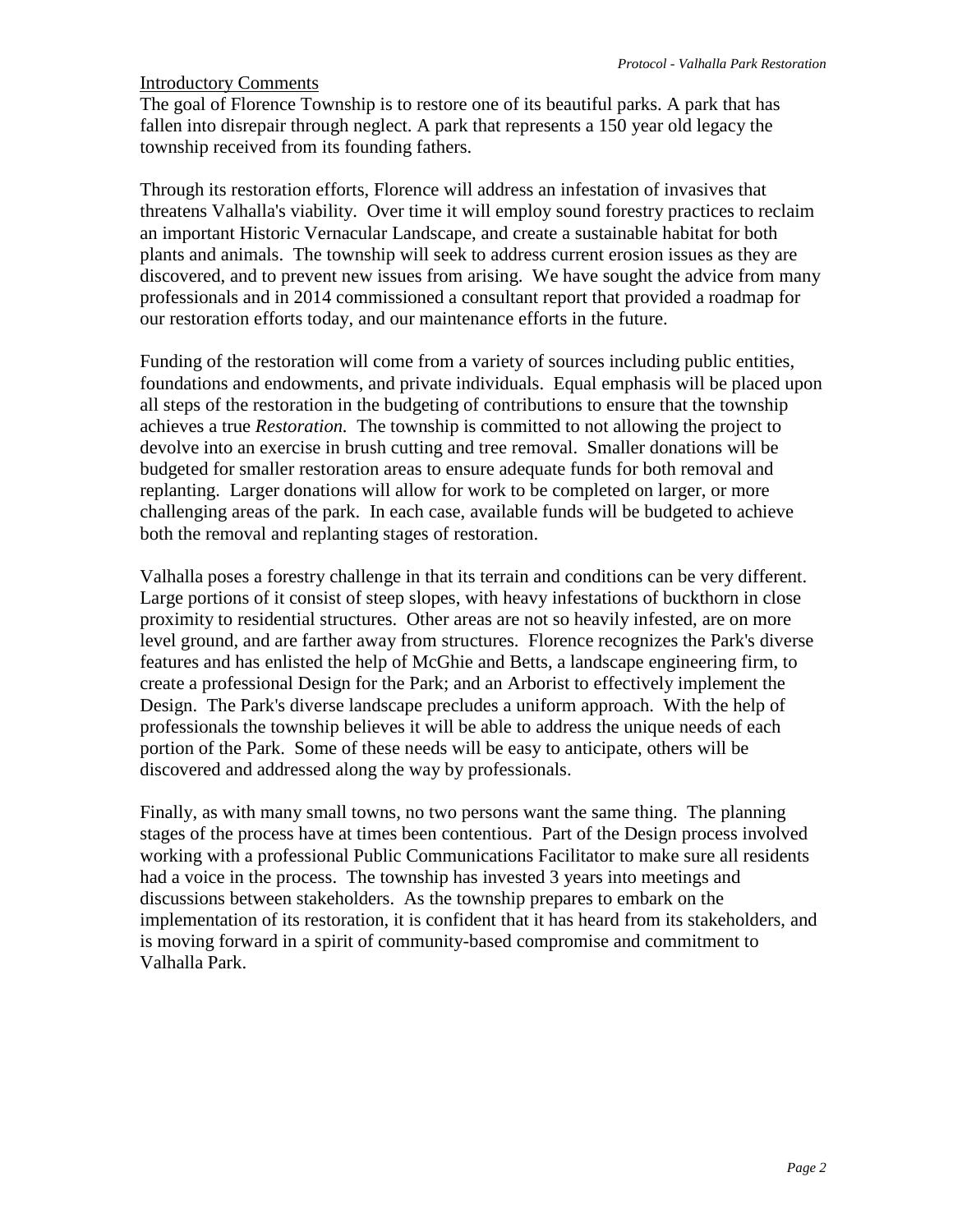|                                   | Protocol - Valhalla Park Restoration                                                                                                                                                                                                                                                                                                                                                                                                                                                                                                                                                                                                                                                                                                                   |
|-----------------------------------|--------------------------------------------------------------------------------------------------------------------------------------------------------------------------------------------------------------------------------------------------------------------------------------------------------------------------------------------------------------------------------------------------------------------------------------------------------------------------------------------------------------------------------------------------------------------------------------------------------------------------------------------------------------------------------------------------------------------------------------------------------|
| <b>Restoration Protocol Steps</b> |                                                                                                                                                                                                                                                                                                                                                                                                                                                                                                                                                                                                                                                                                                                                                        |
| Step 1<br>Objective:              |                                                                                                                                                                                                                                                                                                                                                                                                                                                                                                                                                                                                                                                                                                                                                        |
| Outcome:                          | Create a platform for subsequent steps by removing invasives and low-<br>priority trees, e.g. green ash, most black locust, box elder, sumac, and<br>some hackberry.                                                                                                                                                                                                                                                                                                                                                                                                                                                                                                                                                                                   |
|                                   | This step will result in a thinning of the woods and enable Step 2 to<br>proceed. It will also reveal existing erosion and sedimentation issues that<br>have arisen due to neglect of Valhalla.                                                                                                                                                                                                                                                                                                                                                                                                                                                                                                                                                        |
| Resources:                        | Wabasha Tree Company will perform this Step.                                                                                                                                                                                                                                                                                                                                                                                                                                                                                                                                                                                                                                                                                                           |
| Step 2<br>Objective:              |                                                                                                                                                                                                                                                                                                                                                                                                                                                                                                                                                                                                                                                                                                                                                        |
|                                   | Gradually implement portals consistent with the McGhie & Betts, Valhalla<br>Restoration Design (VRD). Trees greater than 6"dbh will be marked for<br>removal with colored ribbons. The community will have 7 days to review<br>the marked trees and provide feedback to the Park Commission. Marked<br>trees that are reasonably contested will not be removed and will be<br>discussed at the following Park Commission meeting. No removal work will<br>be performed before the 7 day review period is completed. Trees marked<br>will include hazard trees that threaten humans or other priority trees, and<br>some trees that interfere with view portals indicated on the VRD. This step<br>will avoid creating erosion or sedimentation issues. |
| Outcome:                          | The portals will provide views of Lake Pepin from the east side of Valhalla.<br>They will vary in size, both in width and height, and in degree of thinning.<br>Consistent with the McGhie and Betts VRD, some views will be open with<br>primarily underbrush for vegetation, while other views will include trees<br>that partially obscure the view, to preserve desirable hard-woods. This step<br>will observe the importance of this park's role as an Historic Vernacular<br>Landscape.                                                                                                                                                                                                                                                         |
| Comment:                          | McGhie's Design focused the location of portals where they already<br>existed for the most part. Their Design is biased to preserve hard-woods,<br>and avoid creating erosion issues. The consideration of canopy is a<br>priority. In areas that require more extensive ground cover to prevent                                                                                                                                                                                                                                                                                                                                                                                                                                                       |

erosion, as in the case of steep slopes, canopy may be thinned to facilitate the growth of ground cover. In other areas where erosion is not a large concern, canopy will be preserved to provide desirable habitat for animals. Improving and preserving animal habitat is especially important for birds, on this important stop along the Mississippi flyway.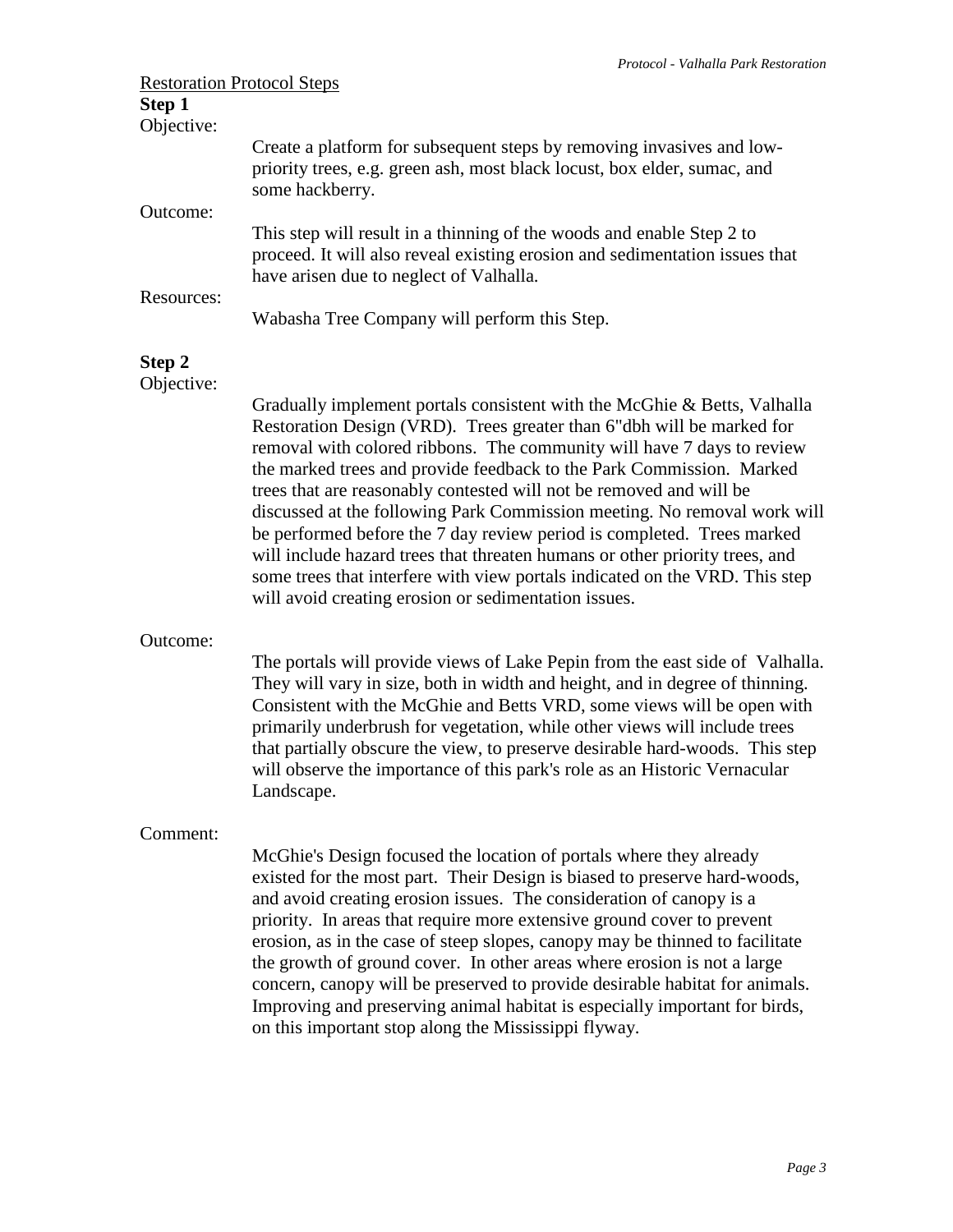| Stipulations:                                                                                                                                                                                                                                                                                                                                                                                                                                                                                                                                                                                                                                                                                                                                                                                 | Priority hardwoods listed in the VRD will be trimmed, not removed in non-<br>view zones. Priority hardwoods may be removed to thin canopy to promote<br>undergrowth for erosion control, or to implement VRD view zone goals.<br>Heritage trees, defined as trees greater than 24" dbh in the VRD, are<br>candidates for trimming but not removal except where the heritage trees<br>pose a hazard according to professionals employed by the Township. |
|-----------------------------------------------------------------------------------------------------------------------------------------------------------------------------------------------------------------------------------------------------------------------------------------------------------------------------------------------------------------------------------------------------------------------------------------------------------------------------------------------------------------------------------------------------------------------------------------------------------------------------------------------------------------------------------------------------------------------------------------------------------------------------------------------|---------------------------------------------------------------------------------------------------------------------------------------------------------------------------------------------------------------------------------------------------------------------------------------------------------------------------------------------------------------------------------------------------------------------------------------------------------|
| Resources:                                                                                                                                                                                                                                                                                                                                                                                                                                                                                                                                                                                                                                                                                                                                                                                    | Wabasha Tree Company will perform this Step.                                                                                                                                                                                                                                                                                                                                                                                                            |
| Step 3<br>Objective:                                                                                                                                                                                                                                                                                                                                                                                                                                                                                                                                                                                                                                                                                                                                                                          | Address erosion and sedimentation issues in both existing and potentially<br>new at-risk areas. WTS will provide onsite risk assessments of current<br>and potential erosion areas before, during, and after Steps 1 and 2 are<br>completed. They will draw on the expertise of both private and public<br>resources to complement their replanting work.                                                                                               |
| Outcome:                                                                                                                                                                                                                                                                                                                                                                                                                                                                                                                                                                                                                                                                                                                                                                                      | This step will result in a healthier park with better habitat for vegetation,<br>fewer erosion and sedimentation issues, providing more beautiful views<br>from the east, and sustainable animal habit.                                                                                                                                                                                                                                                 |
| Stipulations:<br>A variety of replantings will be employed depending upon the needs of the<br>area involved. Candidates for species to be used in replanting<br>include:<br>Native, fruit-producing shrubs:<br>Viburnum trilobum (aka, American Cranberrybush Viburnum, American<br>Cranberrybush, Kalyna or Highbush or High Bush Cranberry), scarlet<br>elder, pagoda dogwood, hazelnut, common elderberry, serviceberry,<br>downy arrow wood, nannyberry, choke cherry, and wild plum,<br>Grasses:<br>cool season grass mixtures initially, then inter-seeding native grass<br>mixtures once slopes are well vegetated in some areas. Erosion control<br>blankets and turf reinforced mats will be used in concentrated areas where<br>seed establishment is at risk of being washed away. |                                                                                                                                                                                                                                                                                                                                                                                                                                                         |
| Resources:                                                                                                                                                                                                                                                                                                                                                                                                                                                                                                                                                                                                                                                                                                                                                                                    | Wabasha Tree Company will perform this Step.                                                                                                                                                                                                                                                                                                                                                                                                            |
| Step 4<br>Objective:                                                                                                                                                                                                                                                                                                                                                                                                                                                                                                                                                                                                                                                                                                                                                                          | To avoid Valhalla falling back into a state of disrepair in the future.                                                                                                                                                                                                                                                                                                                                                                                 |
| Resources:                                                                                                                                                                                                                                                                                                                                                                                                                                                                                                                                                                                                                                                                                                                                                                                    | Valhalla will be monitored by the Park Commission and maintained by the<br>community through the PAA process, and arborists on an ongoing basis.<br>All future maintenance is required to comply with the VDR.                                                                                                                                                                                                                                          |